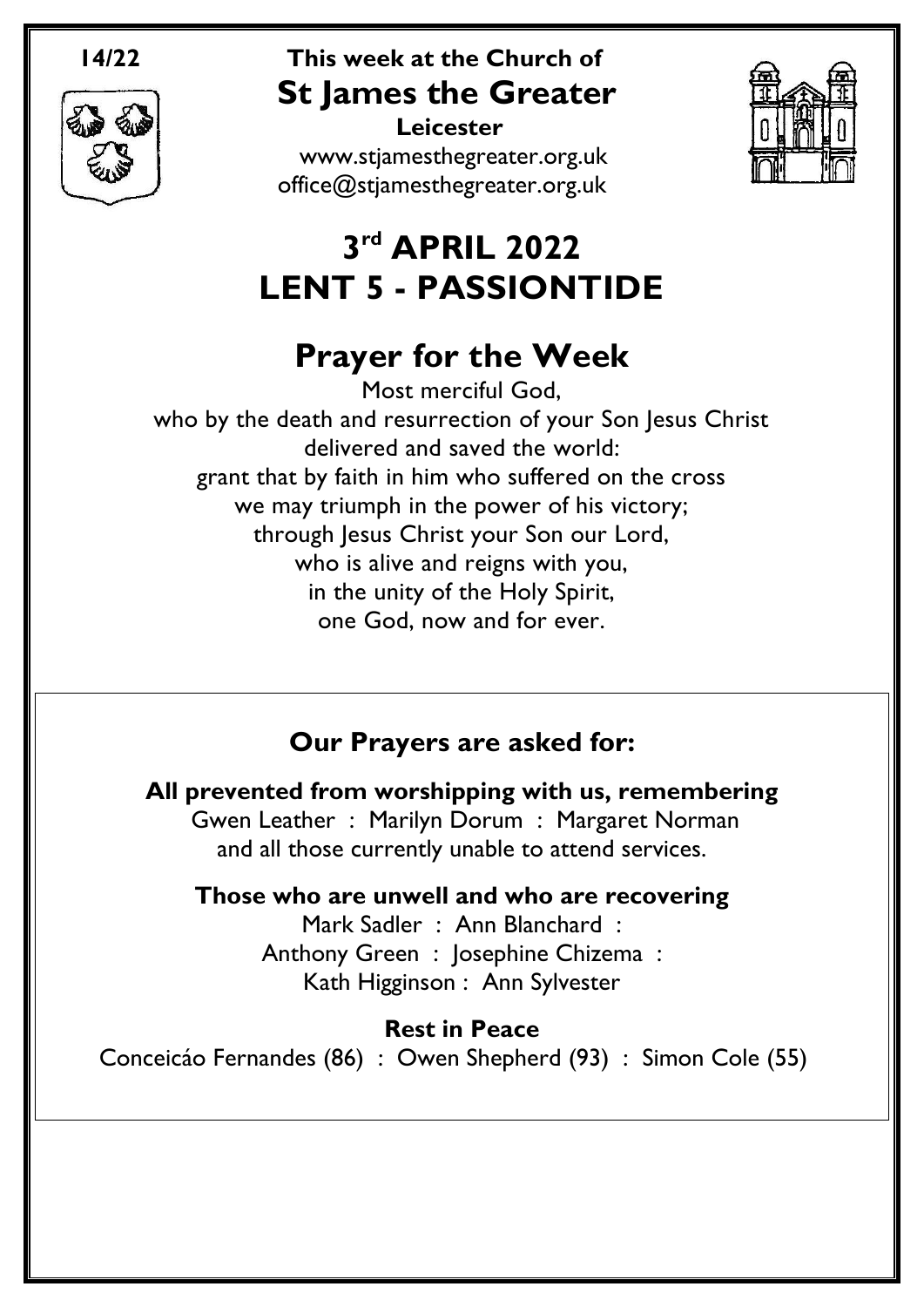# **08.30 Welcome to St James the Greater Holy Communion**

Book of Common Prayer Celebrant: The Reverend Andrew Quigley, Vicar Churchwarden: Paul Jenkins

**Please take this leaflet away with you at the end of the Service.**

COVID-19 has become a feature of our lives for the foreseeable future. At St James we will still provide **hand sanitiser** and if you require seat **notices** asking members of the congregation **not to sit next to you**, these are available on the tables you can see as you come into Church, you may wish to place a notice on several chairs.

# **10.30 Sung Eucharist**

*See order of service*

Celebrant: The Reverend Andrew Quigley, Vicar Churchwardens: April Rule and Janet Burton Servers: Michael Bull and William Simpey Setting: Merbecke

**OPENING HYMN 156 We sing the praise of him who died**

READING Isaiah 43.16-21 *read by Ian Jones*

Thus says the LORD, who makes a way in the sea, a path in the mighty waters,  $17$  who brings out chariot and horse, army and warrior; they lie down, they cannot rise, they are extinguished, quenched like a wick:  $18$  Do not remember the former things, or consider the things of old.  $19$  I am about to do a new thing; now it springs forth, do you not perceive it? I will make a way in the wilderness and rivers in the desert.  $20$  The wild animals will honour me, the jackals and the ostriches; for I give water in the wilderness, rivers in the desert,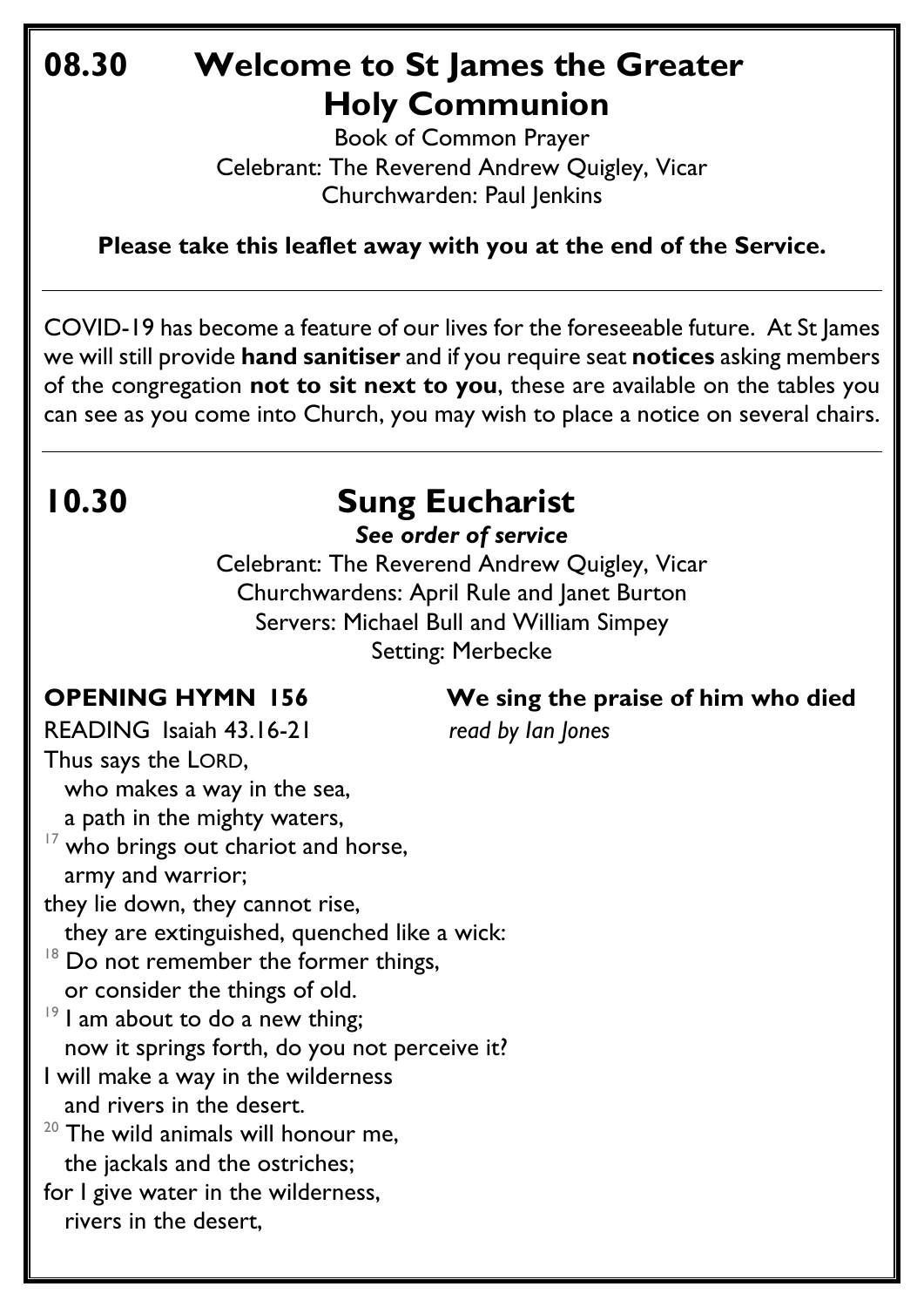to give drink to my chosen people, 21 the people whom I formed for myself so that they might declare my praise.

## **PSALM** 126 **see music sheet**

GOSPEL John 12. 1-8

Six days before the Passover Jesus came to Bethany, the home of Lazarus, whom he had raised from the dead. <sup>2</sup>There they gave a dinner for him. Martha served, and Lazarus was one of those at the table with him.  $3$ Mary took a pound of costly perfume made of pure nard, anointed Jesus' feet, and wiped them with her hair. The house was filled with the fragrance of the perfume. <sup>4</sup>But Judas Iscariot, one of his disciples (the one who was about to betray him), said, <sup>5</sup>'Why was this perfume not sold for three hundred denarii and the money given to the poor?' <sup>6</sup>(He said this not because he cared about the poor, but because he was a thief; he kept the common purse and used to steal what was put into it.)  $\frac{7}{3}$  esus said, 'Leave her alone. She bought it so that she might keep it for the day of my burial. <sup>8</sup>You always have the poor with you, but you do not always have me.'

SERMON **SERMON** SERMON INTERCESSIONS The Reverend Andrew Quigley **OFFERTORY HYMN 147 (omit v.4) My song is love unknown** ANTHEMA Litany *Walton*

**POST COMMUNION HYMN 148 (i) O dearest Lord, thy sacred head Post Communion Prayer** 

Lord Jesus Christ, you have taught us that what we do for the least of our brothers and sisters we do also for you: give us the will to be the servant of others as you were the servant of all, and gave up your life and died for us, but are alive and reign, now and for ever.

**RECESSIONAL HYMN 707 (omit vs. 3-7) Lift high the cross**  ORGAN VOLUNTARY - *Please be aware of those remaining to listen* **Please take this leaflet away with you at the end of the Service.**  *Everyone is invited for refreshments at the back of church after the service.*

**THANK YOU** to the Flower Guild for the bunches of daffodils distributed on Mothering Sunday. They were very much appreciated by all who received them.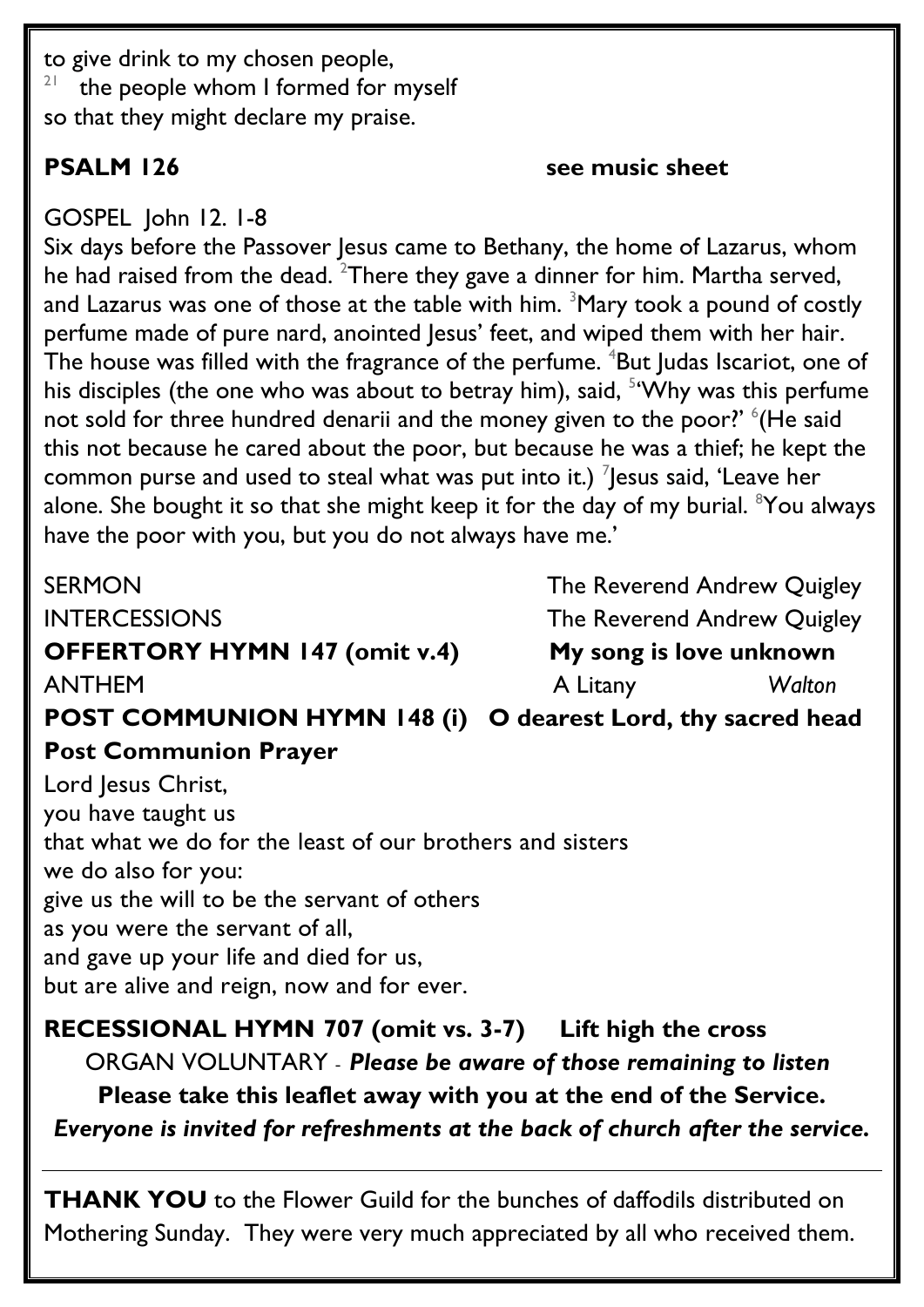# **The Vicar Writes**

The end is close: Jesus the Christ, anointed by the Spirit, is now anointed by Mary, and this proves to be the last straw for Judas. The outrageous generosity of Mary points to the outrageous love of God, water in the desert, mercy from the cross.



## **18.30 Choral Evensong** *See yellow order of service*

Officiant: The Reverend Andrew Quigley, Vicar Churchwardens: Simon Edwards and April Rule Servers: Tony Chizema and Hilary Rees

RESPONSES *Ferial*

**PSALM** 35. 1-9 see music sheet

**HYMN 140 All ye who seek for sure relief CONFESSION** *see yellow service card*

FIRST LESSON 2 Chronicles 35. 1-6,10-16 *read by Paul Jenkins*

Josiah kept a passover to the LORD in Jerusalem; they slaughtered the passover lamb on the fourteenth day of the first month.  $^{2}$ He appointed the priests to their offices and encouraged them in the service of the house of the LORD. <sup>3</sup>He said to the Levites who taught all Israel and who were holy to the LORD, 'Put the holy ark in the house that Solomon son of David, king of Israel, built; you need no longer carry it on your shoulders. Now serve the LORD your God and his people Israel. <sup>4</sup>Make preparations by your ancestral houses by your divisions, following the written directions of King David of Israel and the written directions of his son Solomon. <sup>5</sup>Take position in the holy place according to the groupings of the ancestral houses of your kindred the people, and let there be Levites for each division of an ancestral house. <sup>6</sup>Slaughter the passover lamb, sanctify yourselves, and on behalf of your kindred make preparations, acting according to the word of the LORD by Moses.'

10 When the service had been prepared for, the priests stood in their place, and the Levites in their divisions according to the king's command. <sup>11</sup>They slaughtered the passover lamb, and the priests dashed the blood that they received from them, while the Levites did the skinning.  $12$ They set aside the burnt-offerings so that they might distribute them according to the groupings of the ancestral houses of the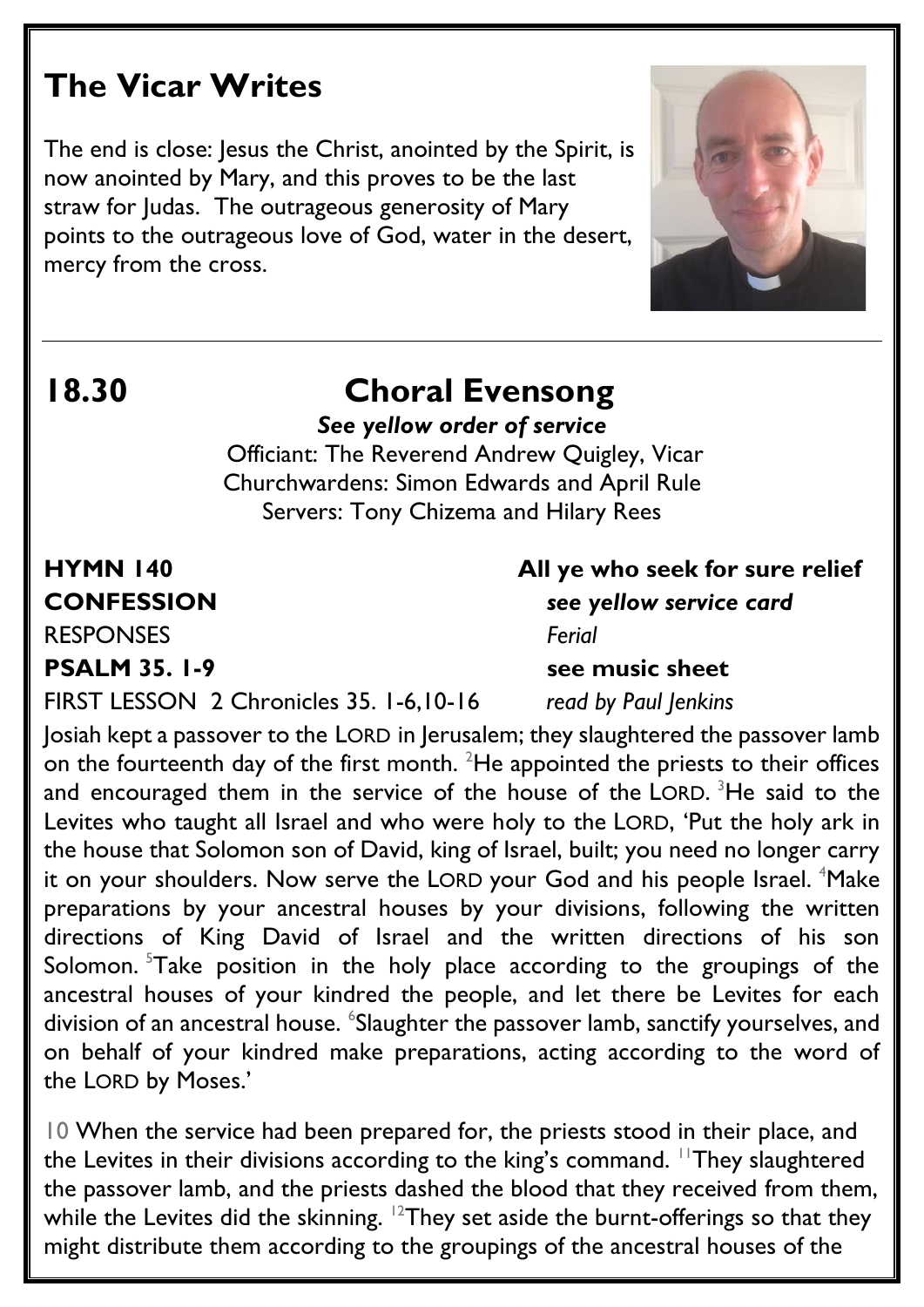people, to offer to the LORD, as it is written in the book of Moses. And they did the same with the bulls.  $13$ They roasted the passover lamb with fire according to the ordinance; and they boiled the holy offerings in pots, in cauldrons, and in pans, and carried them quickly to all the people. <sup>14</sup>Afterwards they made preparations for themselves and for the priests, because the priests the descendants of Aaron were occupied in offering the burnt-offerings and the fat parts until night; so the Levites made preparations for themselves and for the priests, the descendants of Aaron. <sup>15</sup>The singers, the descendants of Asaph, were in their place according to the command of David, and Asaph, and Heman, and the king's seer Jeduthun. The gatekeepers were at each gate; they did not need to interrupt their service, for their kindred the Levites made preparations for them.

16 So all the service of the LORD was prepared that day, to keep the passover and to offer burnt-offerings on the altar of the LORD, according to the command of King Josiah.

## MAGNIFICAT sung by the choir Short Service *Gibbons Please remain seated but stand for the Gloria*

SECOND LESSON Luke 22. 1-13 *read by Caroline Beardsmore*

Now the festival of Unleavened Bread, which is called the Passover, was near. <sup>2</sup>The chief priests and the scribes were looking for a way to put Jesus to death, for they were afraid of the people.

3 Then Satan entered into Judas called Iscariot, who was one of the twelve;  ${}^{4}$ he went away and conferred with the chief priests and officers of the temple police about how he might betray him to them. <sup>5</sup>They were greatly pleased and agreed to give him money. <sup>6</sup>So he consented and began to look for an opportunity to betray him to them when no crowd was present.

7 Then came the day of Unleavened Bread, on which the Passover lamb had to be sacrificed. <sup>8</sup>S0 Jesus sent Peter and John, saying, 'G0 and prepare the Passover meal for us that we may eat it.' <sup>9</sup>They asked him, 'Where do you want us to make preparations for it?'  $10^4$  Listen,' he said to them, 'when you have entered the city, a man carrying a jar of water will meet you; follow him into the house he enters <sup>11</sup>and say to the owner of the house, "The teacher asks you, 'Where is the guest room, where I may eat the Passover with my disciples?'  $"\,$   $^{12}$ He will show you a large room upstairs, already furnished. Make preparations for us there.'  $13$ So they went and found everything as he had told them; and they prepared the Passover meal.

**NUNC DIMITTIS see music sheet**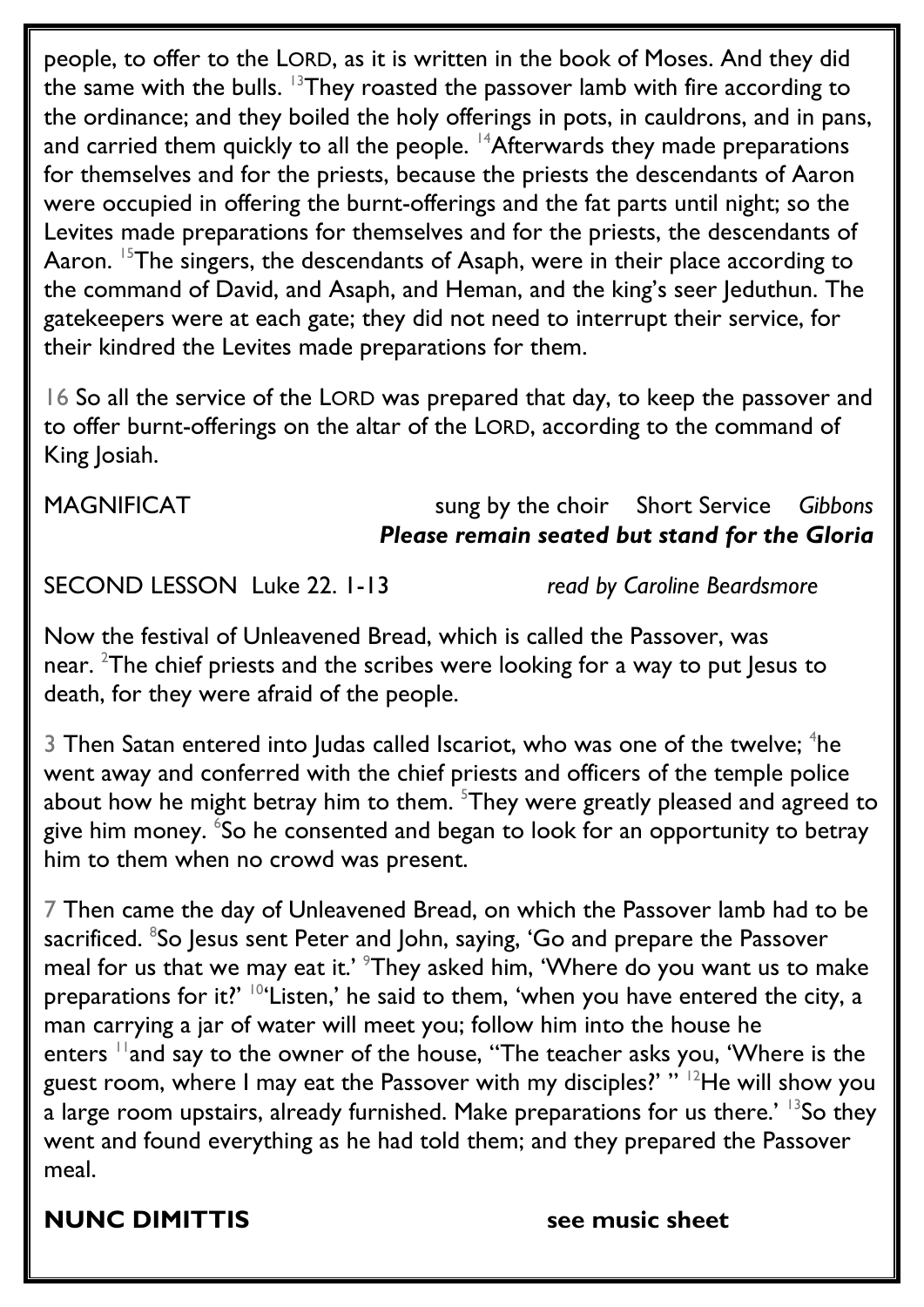# **THE CREED** *see yellow service card, p 3*

RESPONSES *Ferial*  ANTHEM As Moses lifted up the serpent/God so loved the world *Stainer* **PRAYERS** The Reverend Andrew Quigley **HYMN 824 (T.670i) With joy we meditate the grace**  SERMON SERMON SERMON

**HYMN 559 God of freedom, God of justice**

DISMISSAL *Plainsong* The Lord be with you. **And with thy spirit**. Let us bless the Lord. **Thanks be to God!**

ORGAN VOLUNTARY - *Please be aware of those remaining to listen* **Please take this leaflet away with you at the end of the Service.** 

# **The Week Ahead**

**Tuesday - Friday** 09.00 Morning Prayer in church

## **Tuesday**

19.00 'Living in Love and Faith' Course in the Ashman Room.

## **Wednesday**

18.30 Compline in Church and on Zoom. Apologies for poor sound recently. <https://us02web.zoom.us/j/89199928419?pwd=bXRvLzFHNTB2SW9QYys5b1oxejREZz09> Meeting ID: 891 9992 8419 Passcode: 9aZ5Q4

## **Thursday**

- 10.30 **Holy Communion** Common Worship, Order 1 (traditional) Celebrant: The Reverend Jane Sharp
- 11.00 Coffee Drop-In at the back of the Church
- 14.30 'At Home' with Hilary Simpson at 24 Holmfield Road
- 19.30 St. James Singers rehearsal in the Ashman Room

## **Friday**

18.00 Choir Practice

19.00 Bible Study via Zoom. To join, please use the link or codes below: <https://us02web.zoom.us/j/83054314360?pwd=RU4yUzhVSnpSajZHanBZYU93K3pOdz09> Meeting ID: 830 5431 4360 Passcode: 922881

## **Saturday**

19.30 Leicester Bach Choir Easter Concert of French music.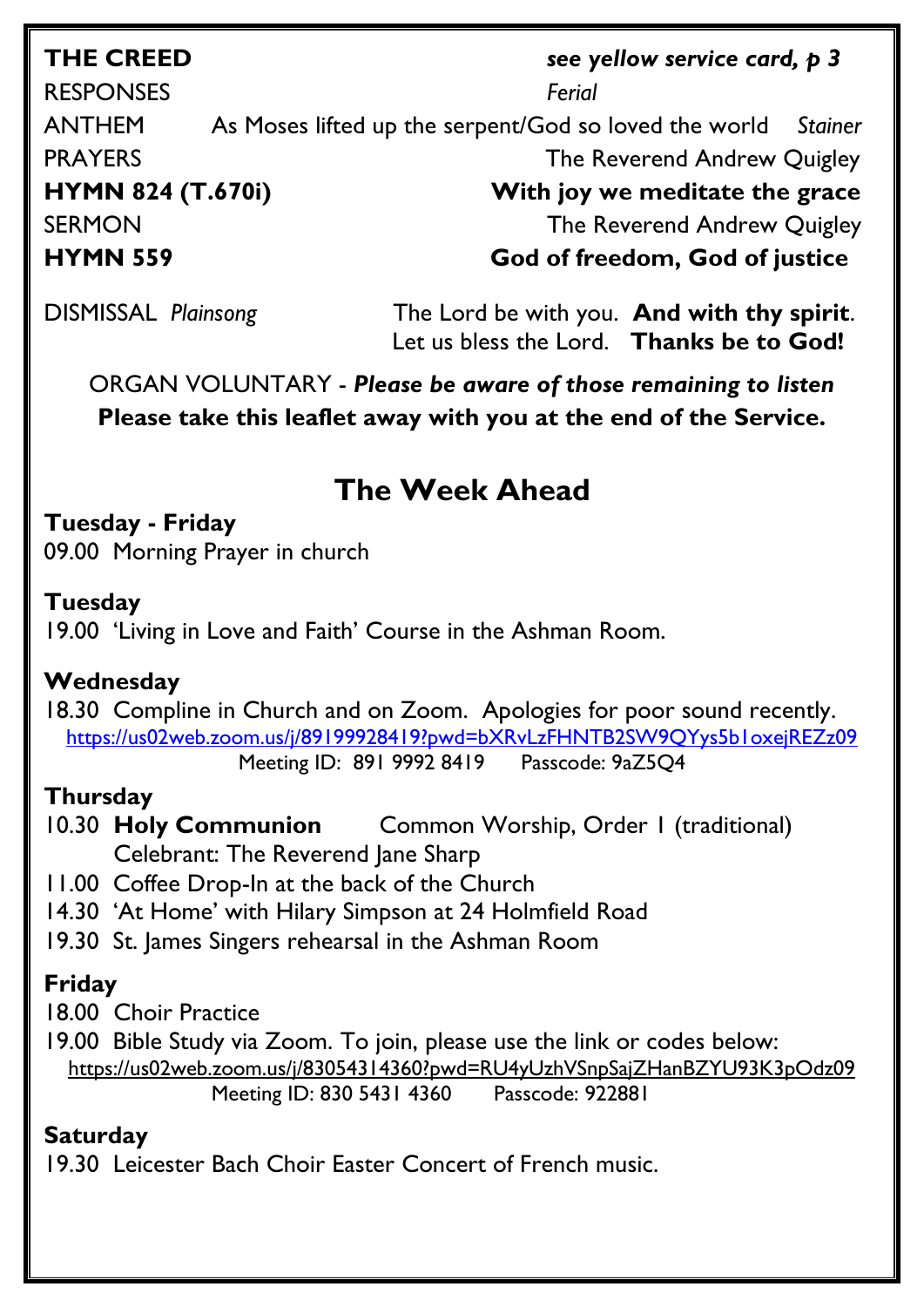# **Sunday Next – Palm Sunday**

08.30 **Holy Communion** Celebrant: The Reverend Jane Sharp 10.20 **Procession from Hall** Celebrant: The Reverend Andrew Quigley<br>10.30 **Sung Eucharist** Reading: Mark 14. 32 to 15.41 10.30 **Sung Eucharist** Reading: Mark 14. 32 to 15.41 18.30 **Choral Evensong** Officiant: The Reverend Johannes Arens

## **EASTER CARDS**

We plan to distribute cards with details of Holy Week and Easter services to homes in the parish. These are bundled at the back of church with street names and need to be delivered by Wednesday  $13<sup>th</sup>$  April. If you could take a street or two to distribute this would be wonderful!

## **EASTER FLOWERS**

The Flower Guild invites you to donate towards the cost of Easter Flowers. Yellow envelopes marked specially for the donations and are on the back table. Please place the envelope in the brown baskets marked Easter Flowers. If you are able to Gift Aid your donation, it would be greatly appreciated. Thank you.

**MAUNDY THURSDAY FOOT WASHING** There is a list at the back of church to sign up if you are willing to have a foot washed by the Vicar during the Maundy Thursday evening service. We need twelve volunteers before the day.

**'THE SHELL'** The next edition of 'The Shell' is being prepared. The deadline for articles or other contributions is the first week in May. Please send items for inclusion to the church office by post or E-mail or to Paul Jenkins at [editor@stjamesthegreater.org.uk](mailto:editor@stjamesthegreater.org.uk)

## **UKRAINE APPEAL**

DEC charities and their local partners are in Ukraine and in neighbouring countries providing food, water, shelter and medical assistance. To make a donation, go to<https://www.dec.org.uk/appeal/ukraine-humanitarian-appeal> A prayer for Ukraine has been put on a notice in the front porch.

**BISHOP'S LENT APPEAL** is in support of FareShare Midlands to Fight Hunger, Tackle Waste and Create Opportunities. More than 8.4 million people in the UK are living in 'deep poverty', struggling to afford everyday essentials